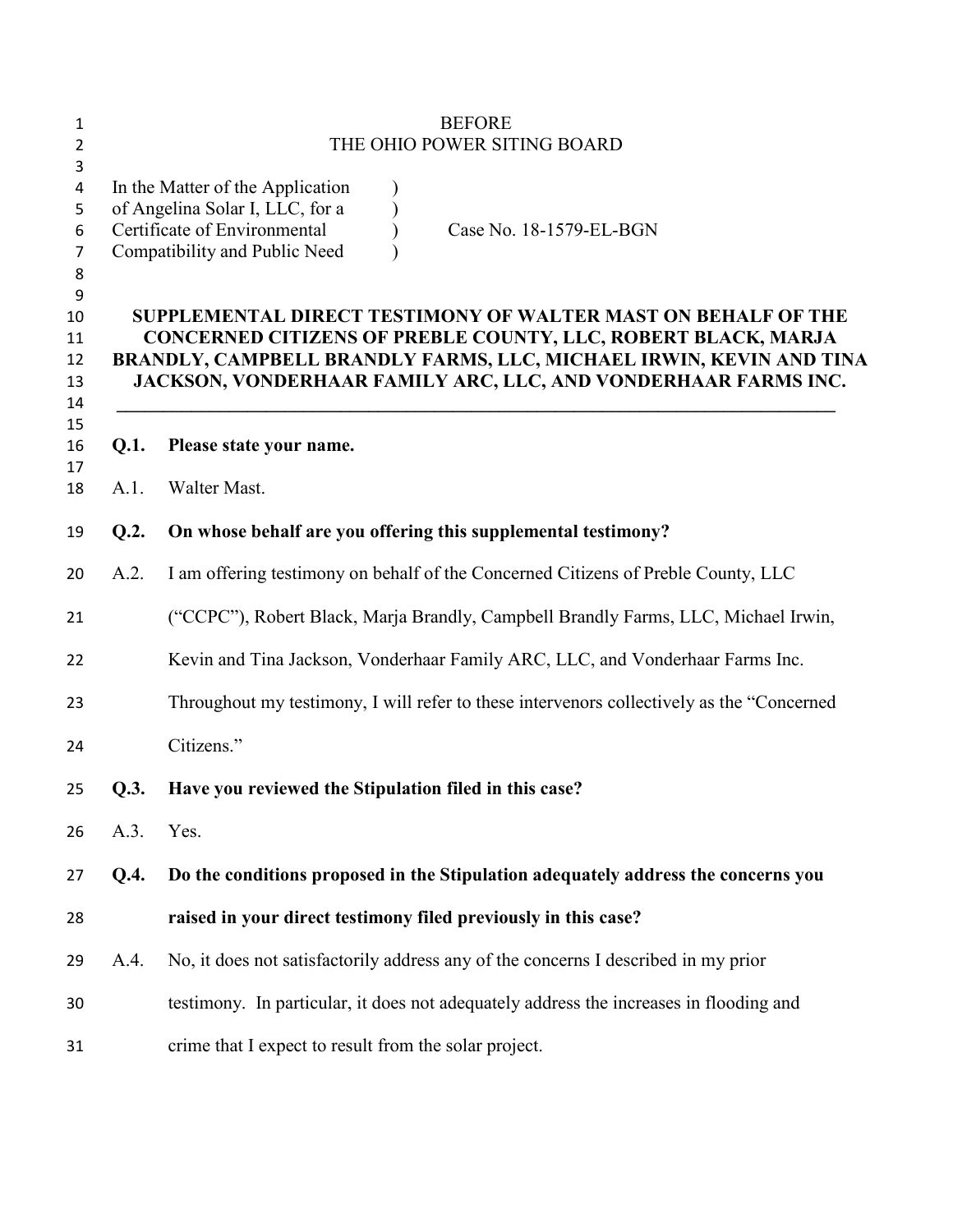# **Q.5. Why do you believe that the Stipulation is inadequate to address the Concerned Citizens' concerns about flooding?**

 A.5. As I stated in my earlier testimony, I am extremely concerned that the solar project will increase flooding in Fairhaven and onto Israel Township farmlands as compared to what now occurs. Fairhaven, for reference, is located about a mile downstream of a portion of the solar fields. There is no margin for error in the storm runoff water analysis and flood risk assessment. The loss of life in Fairhaven is a distinct possibility given nearly the entire hamlet is in a flood plain of a stream that receives drainage from the Project Area. Major sections of the village flood every year and often multiple times each year. During 2019, the village has already experienced three major floods and the National Weather Service has issued many flash-flood watches and flash-flood warnings for the area. I have personally been unexpectedly trapped between a raging creek and a flooded state highway. A heavy rain occurred one afternoon in mid-June 2003 and in a little over an hour, a flash flood surprisingly trapped me in my home. My home was entirely surrounded by roaring water and a rushing current that was impenetrable and beyond description. I had no method to escape my home. To make matters worse, emergency assistance may not be available when needed most because all three of the state highways and other roads near Fairhaven become covered with water during heavy rains. Unfortunately, the weather bureau cannot predict when localized heavy rain will result in a life-threatening flash flood in a given community until live radar indicates the rains are already occurring. At night, a person may not even know there is a heavy rain or that a flash flood is occurring. Children and the elderly both live in Fairhaven and are especially vulnerable. Despite this flooding risk, the Stipulation contains no provision to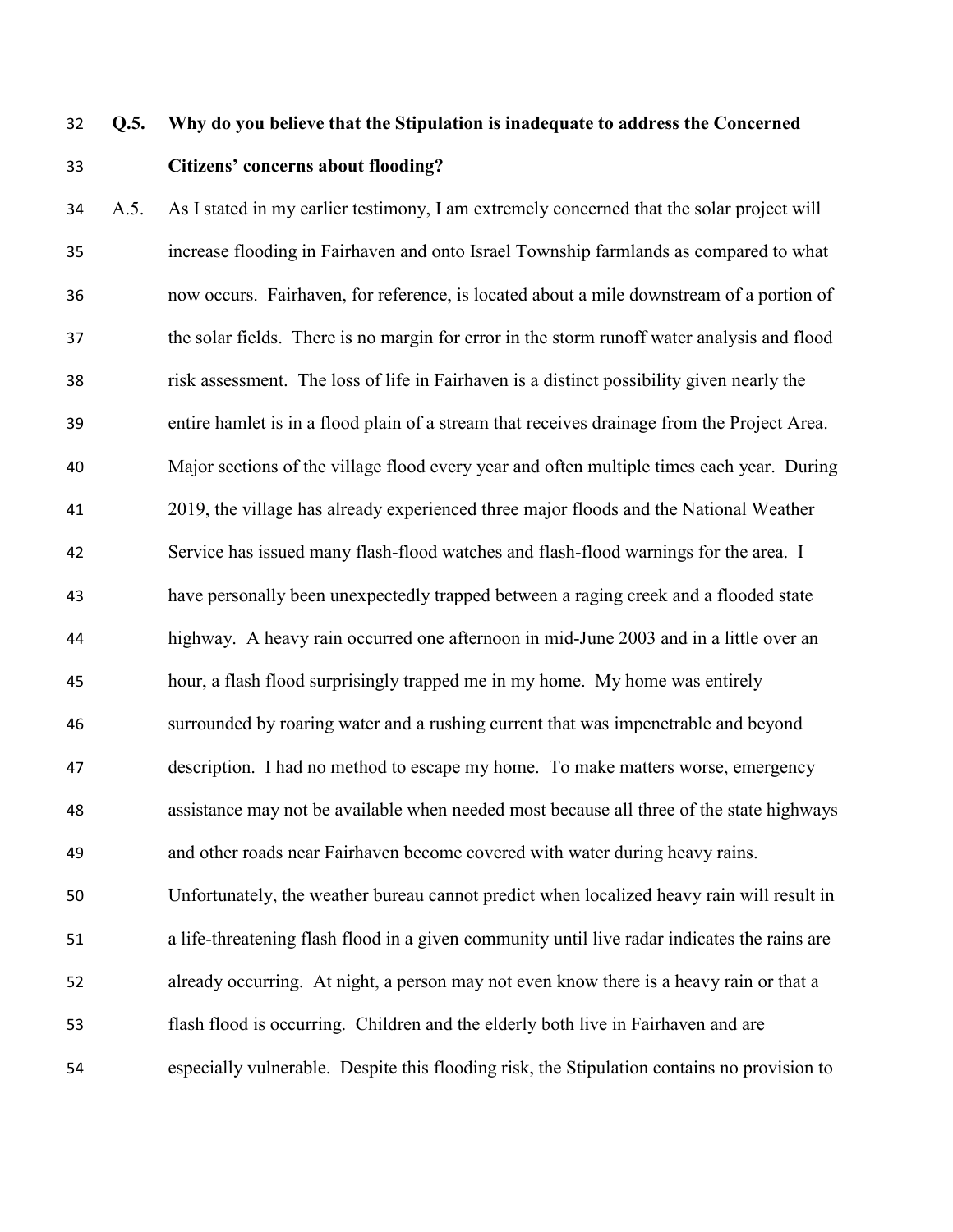prevent the Project from increasing storm water runoff into this stream or other drainage ways. The Stipulation should have included the requirement to construction storm water retention basins or ponds to intercept runoff from the areas occupied by solar panels and/or other measures to address this flooding threat.

 **Q.6. Do you have any information supporting your view that the flooding threat is severe enough to justify the inclusion of storm water retention basins or ponds and/or other measures in the Stipulation to address this threat of flooding?** 

- A.6. Yes. The addition of solar panels will create a field that acts somewhere between a field of solid grass and a field of solid glass. First and foremost, it is absolutely critical that the soil absorb as much water as possible to prevent downstream flooding. Some of the issues in a solar field are:
- The solar panels will block rain from contacting the earth directly below the panels. This will reduce the amount of soil that is fully saturated. If you have ever stood in a barn and looked out an open door at the rain, the soil floor on the interior of the barn does not become fully saturated and hardly becomes wet. Neither will the soil under the panels and thus the soil will not absorb as much water as the current farmland where all land is exposed directly to the rain.

 The direction of the wind and rain will also be a variable. A rain from the south will not contact as much of the ground under the panels due to the panel slope as a rain from the north. Hence, less soil will be saturated during a rain from the south.

 Direct solar radiation will not contact the ground and grass under the panels and hence not dry the soil and increase the amount of water the soil can absorb in the future. If you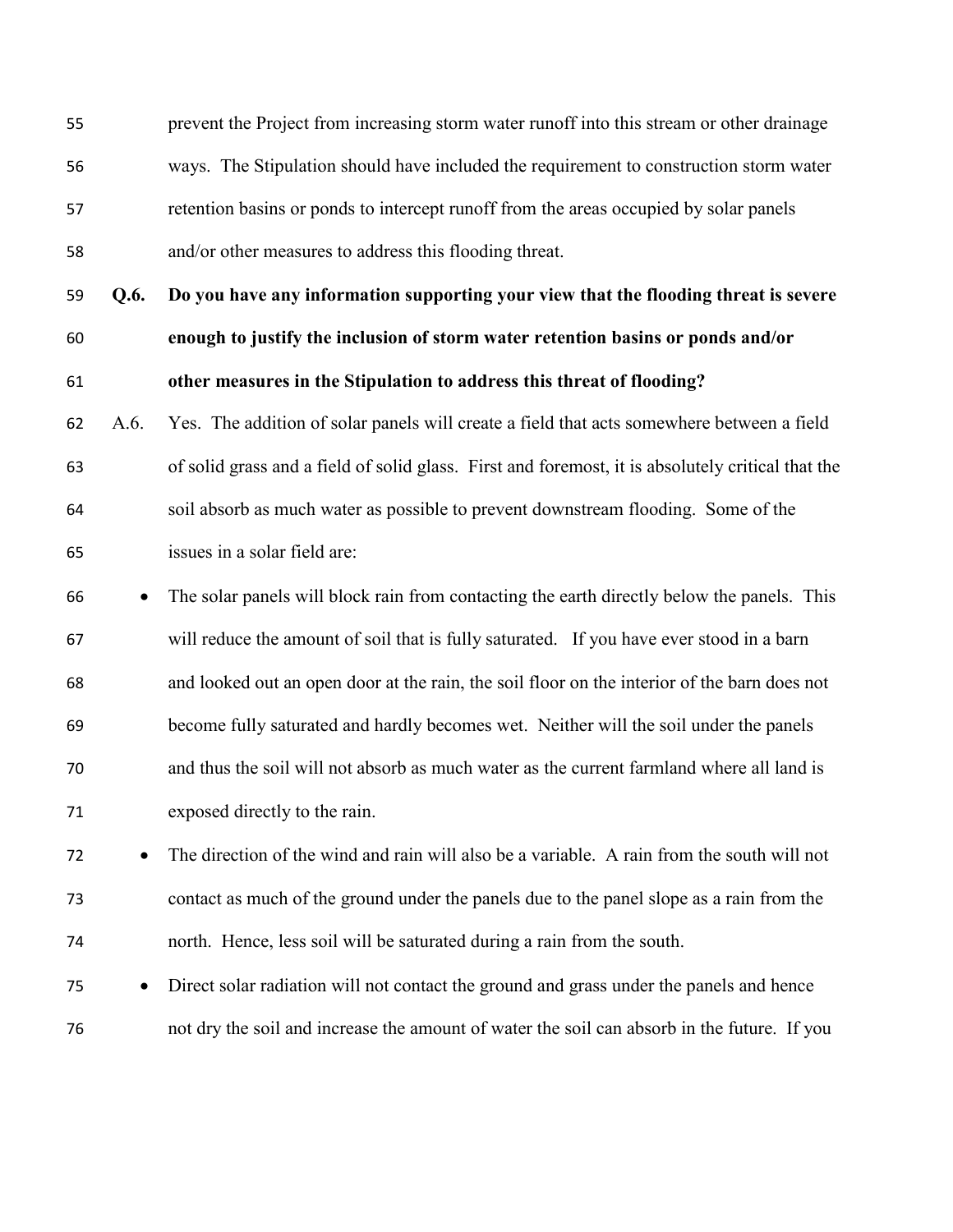want something to dry quickly, place it in direct sunlight, not in the diffuse light under a tree.

 The solar panels will deflect winds upward when the wind is from the west through the south to the east. Winds help dry the soil and the entire solar field will have less air motion near the ground to dry the soil. Stand behind a car during a windstorm and you will observe that most of the air goes over the car.

**Dew condenses on cool surfaces.** The glass and metal framework of the solar panels will cool more quickly than the surround ground because of their thermal conductivity and cause more dew to condense and thus increase the amount of moisture in the soil. This will reduce the amount of water the soil can absorb in a rainstorm.

87 • Given the tremendous number of solar panel support piles that will need to be driven or rotated into the ground, it is highly probable that some drainage tiles will be broken during the installation. It will not be possible to even determine when a tile has been broken during the construction. Broken tiles will prevent the field from draining and thus reduce the amount of water that can be absorbed during a heavy rain.

 The 150-acre solar field with waters entering Four Mile Creek north of Fairhaven (acreage provided by Open Road Renewables employee Doug Herling) drains to a culvert under State Route 177 east of the field. The field also slopes to the north and south to a swale that cuts across the field. This sloping surface reduces the potential for water to flow uniformly and evenly under all of the panels and hence reduces the amount of water absorbed by the soil.

 Corn and soybeans require large amounts of water in periods when most grasses tend to become more dormant. I have a farm field with a row of trees along the north edge of the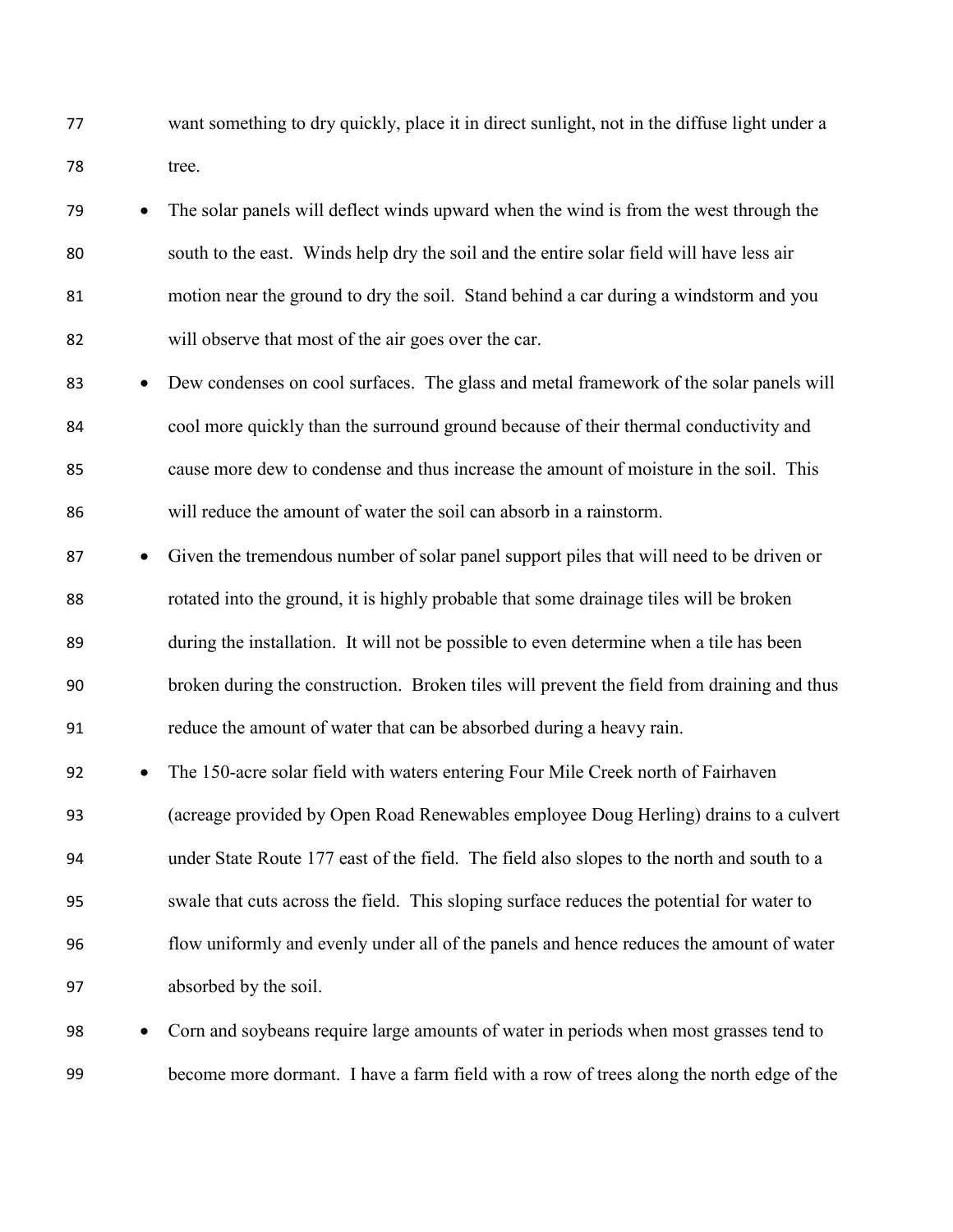field. The trees do not shade the area farmed since the trees are to the north of the field. The corn and soybeans near the trees have the same amount of fertilizer and sunlight as the rest of the field. Grasses grow fine under the trees, but corn and soybeans wither in the area of the tree root base because they require more water than grass during the critical growing season.

105 • Tilling the soil in preparation for spring planting and even the slicing of the soil during no till allows more of the soil surface to be exposed to the drying effects of the sun and wind. Grasses around the panels will tend to retain the moisture. Thus, winds dry the soil more when the earth is being farmed so more water can be absorbed during a rain.

109 • The ground under the lower edge of the panels will experience large amounts of water during heavy rains. Over time, a small channel will form and become a means for rain to 111 runoff more quickly. This fact can be observed under the eaves of any building with no gutters.

113 • Dew on grass takes longer to dissipate than dew on concrete, asphalt, or bare soil. Faster dew dissipation means less moisture in the soil. More moisture means a higher relative humidity which reduces the amount of moisture air can capture. Consider how long you must wait on mornings of a heavy dew before you can mow the grass.

 Rows of corn and soybeans provide space between the rows for air to flow near the soil surface while grasses tend to be matted to the soil. This air flow tends to dry the soil and increase its potential to absorb more water during a rain.

120 • Sloping land makes it impossible to predict where the water flowing off the south edge of the solar panels will go. Even in a sloped paved parking lot, most of the area under cars is often dry after a rain.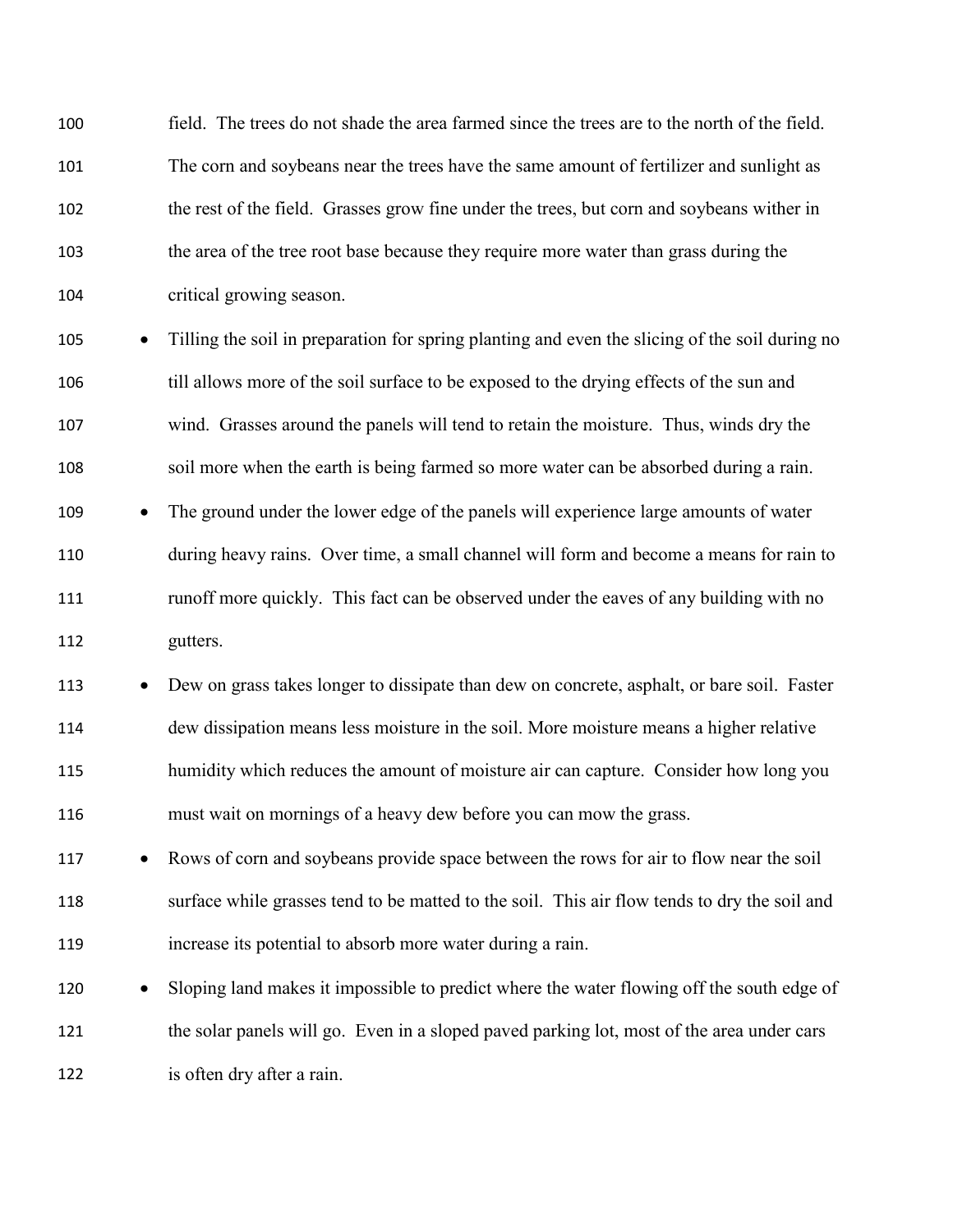These are just some of the issues that will cause storm water runoff to be higher in a solar field than farm fields. Nevertheless, the Stipulation contains no conditions to address this increased potential for flooding, other than to require the repair of drainage tiles.

#### **Q.7. Why do you believe that the Stipulation is inadequate to address the Concerned**

## **Citizens' concerns about crime?**

 A.7. The small, unincorporated village of Fairhaven has become progressively less safe and secure during the 22 years I have owned property in the once quaint village. Fairhaven contains residents who are convicted felons, drug lords, and meth and heron users.

During my deposition, I was asked if adding deputies would solve the crime problem. I

stated adding deputies would be necessary but not sufficient. The Stipulation does not

provide for funding from Angelina so that the county can hire additional deputies to

patrol the areas near the Project Area. Nor does it do anything else to combat the

additional crime that the Project will bring.

# **Q.8. Do you have any comments on whether the Stipulation protects the soil and water**

**from chemical contamination?** 

 A.8. The Stipulation does not adequately protect soil and water from contamination that could occur if severe weather arises such as high winds, hail, and the recent tornadoes that hit Preble County and Montgomery County, a fire starts in the solar field, lightning strikes the field, or thieves break or damage the solar panels. All of these events can release contaminants onto the ground and consequently into the ground water and into the surface water run-off. Since literature from Open Road Renewables states the solar panels contain "some chemicals," water and soil contamination are a major concern. To ensure a safe water quality throughout the entire project duration, it is requested the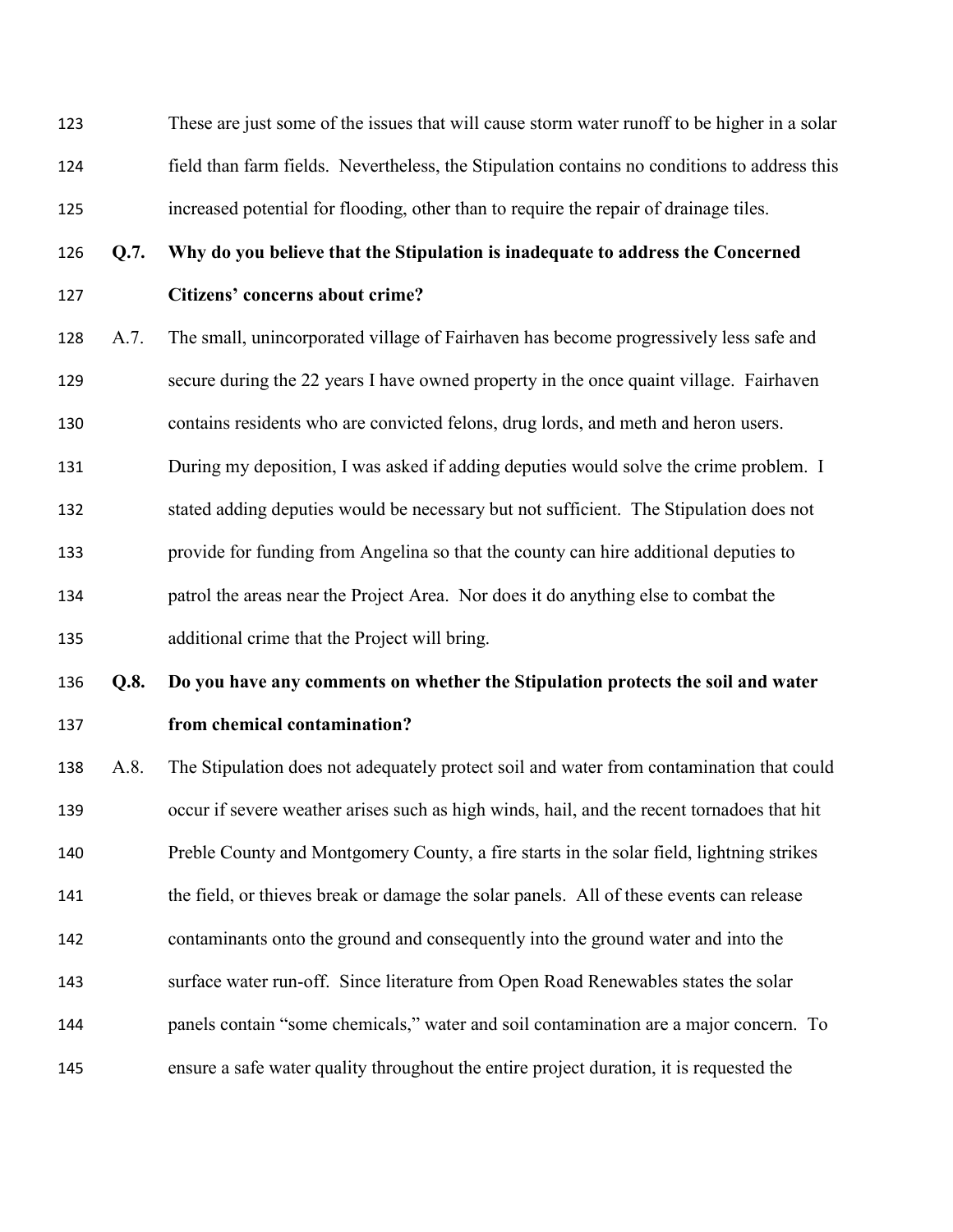company managing the solar facility fund and jointly select with the Concerned Citizens of Preble County (CCPC) an independent, third party company to analyze the entire chemical composition of the well water on farms adjacent to the solar farm and in Fairhaven. The testing should be conducted (1) prior to the start of any construction, (2) annually during every year of facility operation, (3) annually during decommissioning, 151 site clearance, and the return of the land to productive farm use, and (4) at the end of all activity on the site. The Stipulation should require the facility to immediate remediate any abnormalities in the chemical composition of the water and to supply replacement water to all impacted individuals so long as the water quality is impacted. The Stipulation also should require the Applicant to provide an accurate and complete listing of all water wells and their locations in the vicinity of the Project Area as part of the Application.

 **Q.9. Do you have any comments on whether the Stipulation sufficiently addresses the Concerned Citizens' concerns about decommissioning, site clearance, and the return to productive farmland?**

 A.9. The Stipulation does not adequately guarantee that enough funds will be available to decommission the solar project, clear all solar equipment from the Project Area, and return the land to farming. While proposed Condition 29 requires Angelina to post financial security, it allows Angelina to select the means of financial security. This lack of specificity could result in the selection of a security mechanism that may fail. This issue would be resolved if Angelina were required to enter into an agreement with the State of Ohio in which the State would guarantee to fund any shortfall and return the land to farm production if Angelina fails to do so. The Stipulation also needs to provide a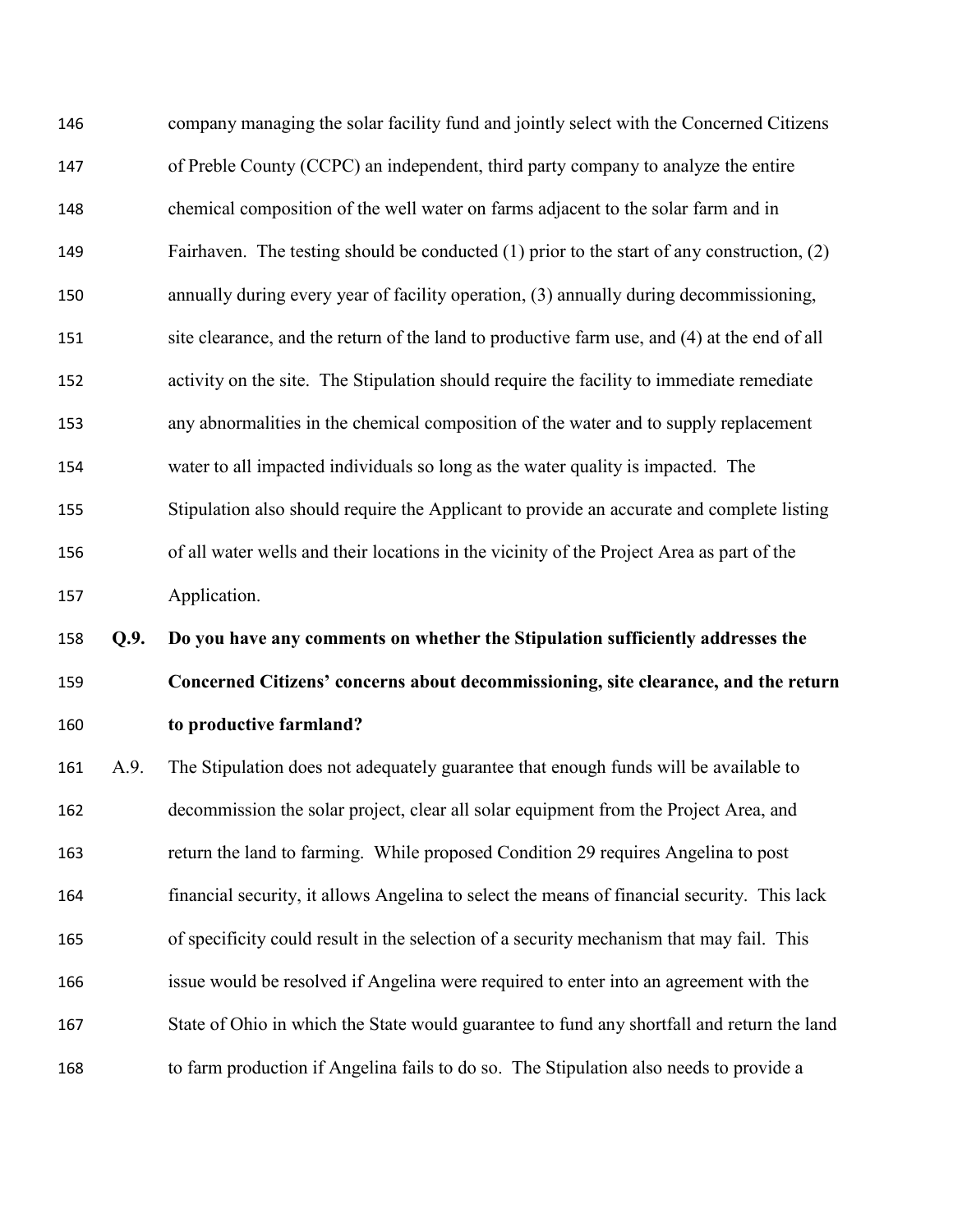deadline for decommissioning and restoring the Project Area to farming use. The Concerned Citizens request a deadline of one year after electrical production ends.

#### **Q.10. Does the Stipulation provide for measures that are sufficient to inform and involve**

**the public in decisions made by the Applicant and the Staff after certificate issuance**

**involving the design, construction, and operation of the Project?** 

 A.10. No, the Stipulation allows the Applicant and the Board's Staff to make numerous decisions about the design, construction, and operation of the Project without involving 176 the public in the decision-making process. The Stipulation should provide that all plans for the design, construction, and operation of the Project be submitted prior to issuance of the certificate as part of the Application in this proceeding, rather than submitted solely for Staff approval after certificate issuance. As part of the Applicant's public information program, the Applicant should be required to post notices of and copies on its website of all permit applications, permits, plan submittals, and other correspondence to and from public agencies about the design, construction, and operation of the Project and provide the public with a mechanism by which the public can obtain more information about and comment on issues associated with these actions. Any facility requests for permits and other governmental action should be posted on the Applicant's website at least 15 days prior to submission to the government so that the public can provide the Applicant and the pertinent government agency with comments on the proposals. These notices should identify a contact person and email address for the Applicant and for the government official who is the contact person for the Applicant, so that the public can submit comments to them. Notice of the pre-construction meeting and other meetings between the Applicant and the Staff about the Project should be posted on the Applicant's website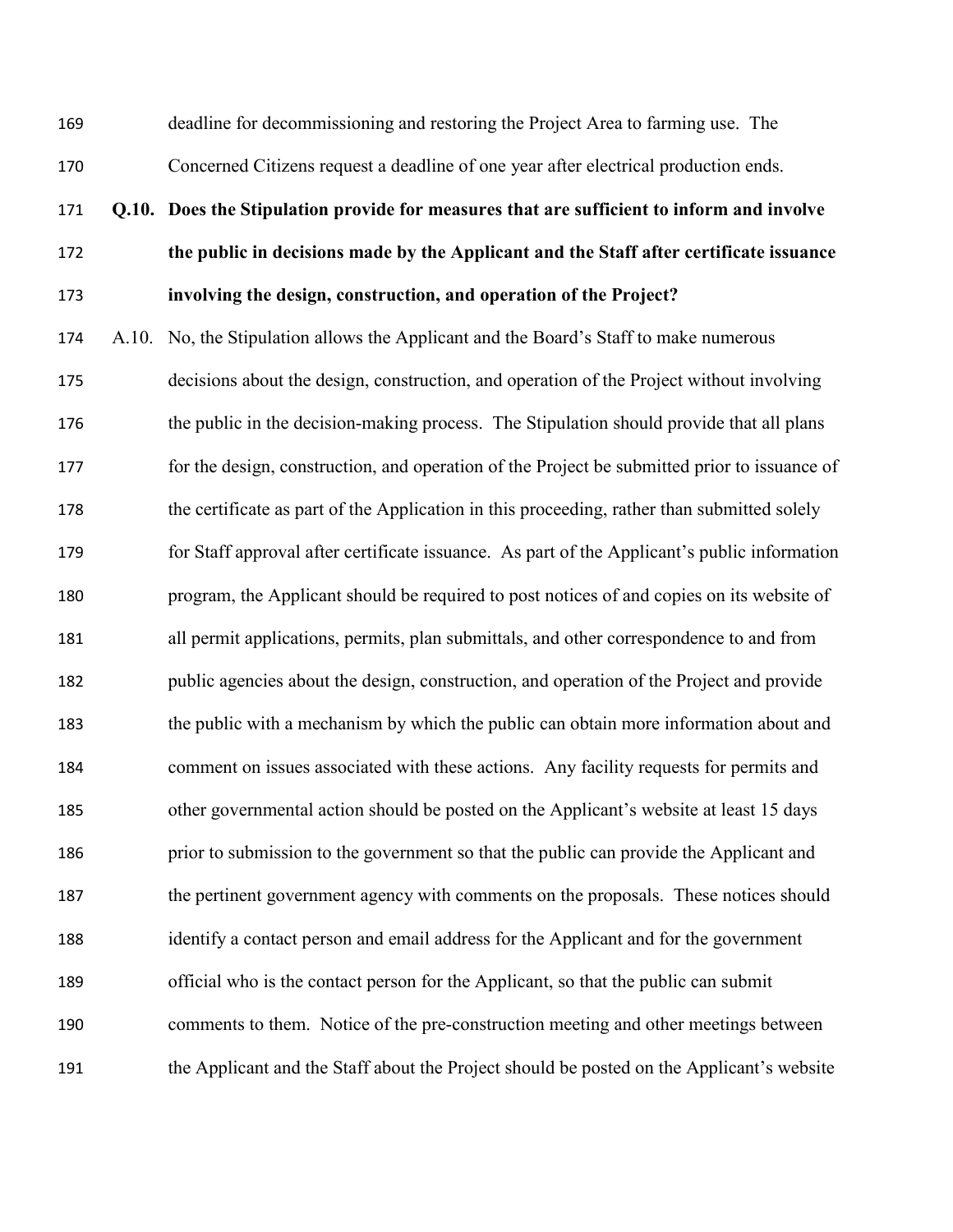at least 14 days prior to the meetings and should be open to the public. The Applicant should also be required to send all notices described in this answer to the owners and occupants of land adjoining the Project Area.

**Q.11. Do you have any other recommendations for conditions that should be included in** 

## **the Stipulation to protect the public?**

- A.11. Yes. The Applicant should be required to fund the following studies by an independent consultant or consultants to conduct these activities under the Staff's supervision in order to investigate the following safety issues:
- 200 A complete risk assessment (chemicals, weather, fire, theft, etc.) and review of the solar company's risk mitigation plans including training of fire and emergency personnel, etc. to ensure the risk mitigation plans adequately address all of the risks;
- 203 A retention basin or pond sizing and outflow analysis that considers the flood plains downstream of the Project; and

# 205 • An analysis of what wind speeds the solar panels can withstand including an assessment of how the panels are attached to the pilings.

These studies should be performed before the Board acts on the Application, so that the

certificate, if issued, can include any protective conditions found by the studies to be

- necessary. Drafts of the consultant(s) studies should be made available for public
- comment prior to finalization.

# **Q.12. Does this conclude your supplemental direct testimony?**

A.12. Yes.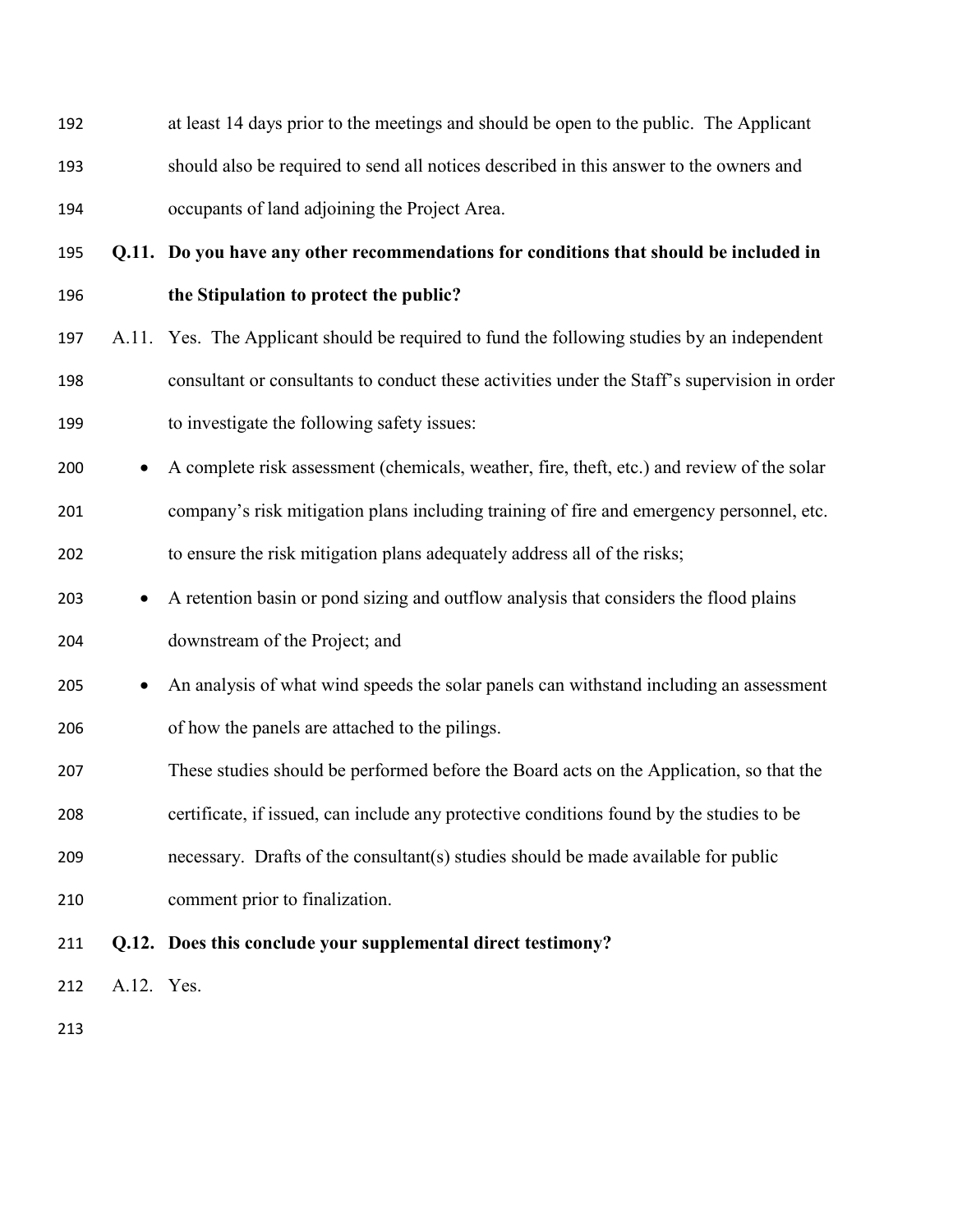| 214        | <b>CERTIFICATE OF SERVICE</b>                                                                        |
|------------|------------------------------------------------------------------------------------------------------|
| 215        | The Ohio Power Siting Board's e-filing system will electronically serve notice of the                |
| 216        | filing of this document on the parties referenced in the service list of the docket card who have    |
| 217        | electronically subscribed to this case. In addition, I hereby certify that, on July 12, 2019, a copy |
| 218        | of the foregoing document also is being served by electronic mail on the following: Michael          |
| 219        | Settineri at misettineri@vorys.com, MacDonald Taylor at mwtaylor@vorys.com, Kathryn West             |
| 220        | at kwest@prebco.org, Dylan Borchers at dborchers@bricker.com, Chad Endsley at                        |
| 221        | cendsley@ofbf.org, Leah Curtis at lcurtis@ofbf.org, Amy Milam at amilam@ofbf.org, Jodi Bair          |
| 222        | at Jodi.bair@ohioattorneygeneral.gov, Thaddeus Boggs at tboggs@btlaw.com, W. Joseph                  |
| 223        | Scholler at jscholler@fbtlaw.com, and Patricia Schabo at patricia.schabo@puco.ohio.gov.              |
| 224<br>225 | /s/ Jack A. Van Kley<br>Jack A. Van Kley                                                             |